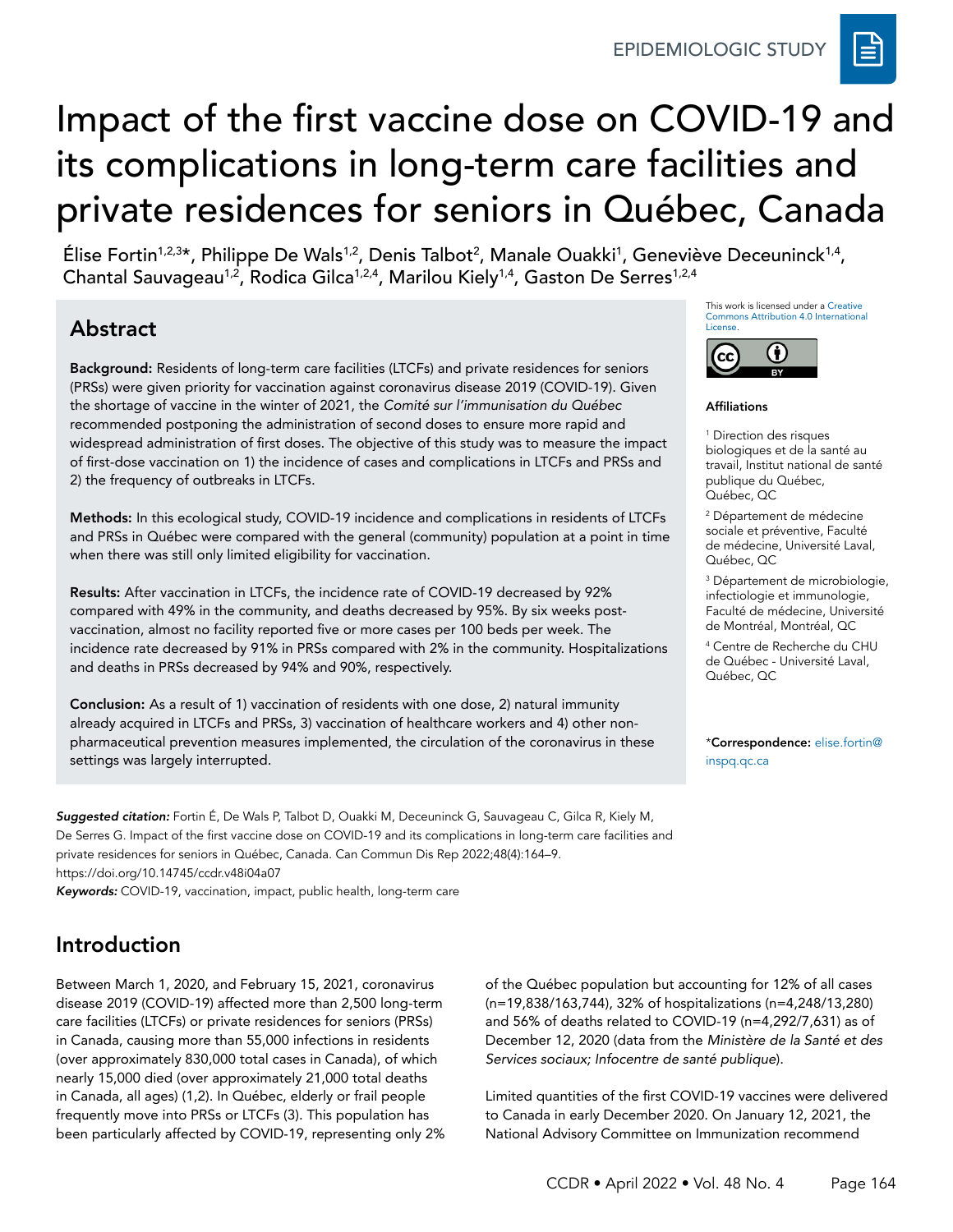

delaying the administration of the second dose of vaccine until 42 days after the first dose, rather than the 21–28 days advocated by manufacturers (4). On March 3, 2021, the National Advisory Committee on Immunization increased their recommended timeframe for administration of second dose to four months, bringing all provinces and territories into compliance (5). In Québec, the COVID-19 vaccination campaign began on December 14, 2020 and an unlimited interval extension between vaccinations was adopted as of December 31, 2020 (6). The first priority group for vaccination was LTCF residents, followed by healthcare workers and people living in PRSs (7). Additional non-pharmaceutical measures were implemented, including another lockdown for the general population and tightening of measures in isolated and confined living environments (8–10).

The objective of the study is to measure the impact of first-dose vaccination on the incidence and complications of COVID-19 in LTCFs and PRSs and on the frequency of outbreaks in LTCFs.

# Methods

### Study design and population

This ecological study involved all residents of LTCFs (42,002 beds registered in the M02 Directory of Institutions of the *Ministère de la Santé et des Services sociaux*) and PRSs (129,626 residents), who were compared with the rest of the Québec population ("general" or "community" population, excluding healthcare workers) based on the registry of persons insured by the *Régie de l'assurance maladie du Québec* (comprising 7,991,678 inhabitants) (11,12). Healthcare workers (n=354,038) excluded from the community population included physicians and employees from the health and social services network, on the payroll of public and private institutions; community pharmacists and research personnel were not excluded. Thirty-six LTCFs (with a total of 2,510 registered beds) which mission was not focussed on seniors were excluded from the analyses as they were not given priority in the vaccination campaign. The observation period was from August 23, 2020 to April 10, 2021.

### Variables

Data on COVID-19 cases (symptomatic and non-symptomatic cases, hospitalizations and deaths, date of episode, living environment, name of the LTCF of residence and healthcare worker status) were extracted from the provincial electronic file of confirmed COVID-19 cases (*Trajectoire de santé publique*  platform, accessed at the *Infocentre de santé publique*) on April 25, 2021 for the LTCF analyses and on June 15, 2021 for the PRS analysis. The *Trajectoire de santé publique* platform is the only database documenting all laboratory-confirmed and epidemiologically-linked cases of COVID-19 in Québec and is therefore the gold standard. It is supported by surveys conducted by regional public health departments, which report, among other things, basic demographic data on cases, their living environment (home/LTCF/PRS/other, name of facility and

address) and whether they are healthcare workers. The platform has not undergone validity studies; however, cases occurring in LTCFs and PRSs are investigated on a priority basis and are therefore very well documented, whereas non-severe cases in the rest of the population are underestimated since their reporting depends on individuals' propensity to consult or be screened (13). In contrast, hospitalized or deceased COVID-19 cases are much better captured. The list of facilities with a LTCF mission was developed from the *Ministère de la Santé et des Services sociaux* directory of institutions, which contains the number of licenced beds for each LTCF (11). Information on the progress of vaccination coverage in each of the three groups was extracted from the *Registre de vaccination du Québec*—a population-based registry consulted at the *Infocentre de santé publique*, which is the only source for such data (12). Doses must be entered into the registry within hours of administration. The LTCF and PRS residents were identified by their address as declared to the *Régie de l'assurance-maladie du Québec* and by the justification for their vaccination.

First-dose vaccination of LTCF residents began in December 2020, but occurred primarily in January 2021, with coverage increasing from 17% to 80% between January 5 and 20, 2021. Similarly, the majority of PRS residents were vaccinated between February 10 and 28, 2021, when coverage increased from 18% to 80%. The administration of second doses in LTCFs and PRSs began on April 22, 2021. As of April 10, 2021, 91% of LTCF residents and 92% of PRS residents were vaccinated with at least one dose. Vaccination with a first dose for the community population began sequentially in March 2021, but as of April 10, 2021, only a minority of this group (19%) had been reached.

### Analyses

The number of cases occurring in each group (LTCF, PRS, and general population) was calculated and presented according to the episode date (the date of onset of symptoms when available, otherwise the sampling date or the reporting date if neither of these two dates was available). Differences in daily pre/post-vaccination incidence rates were calculated by comparing the period December 1 to 31, 2020 *vs* February 17 to April 10, 2021 for LTCFs and January 1 to 31, 2021 *vs* March 28 to April 10, 2021 for PRSs. The buffer period between the pre/post-vaccination periods included both the vaccination and the subsequent 28 days required for the vaccines to reach their full effect. The same analysis was done for hospitalizations and deaths; however, because LTCF residents had access to health care in their living environments, we did not analyze the hospitalization trends in this population. Finally, the number of cases per 100 beds was calculated by LTCF and by CDC week before or after the start of vaccination in the LTCF to identify the number of "affected" (defined as at least one case per week) and "more severely affected" (defined as at least five cases per 100 beds) LTCFs per week. This calculation was used as an approximation of outbreaks. This calculation was not possible for PRSs since the information was not available.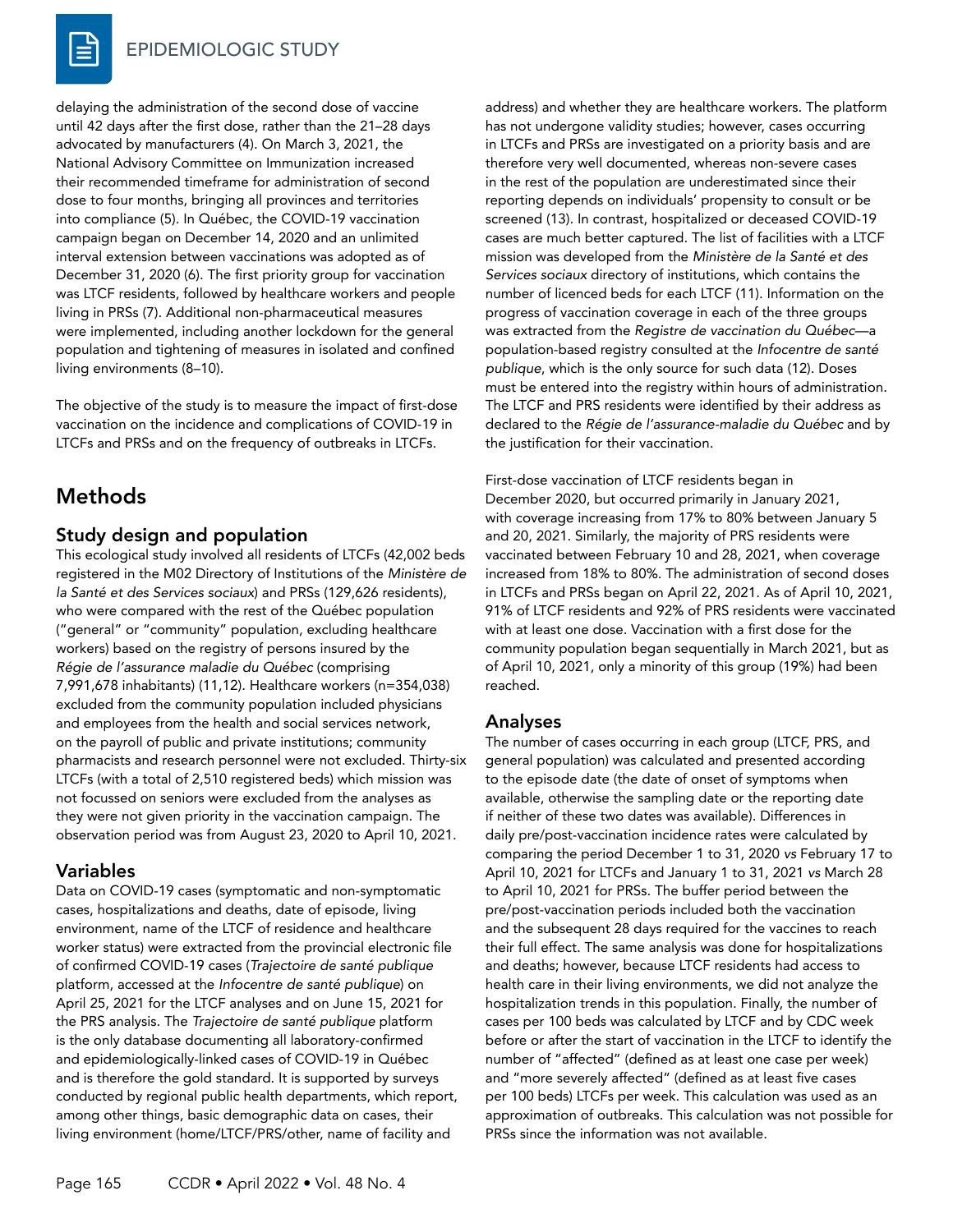

# Results

#### Long-term care facilities

Between August 23, 2020 and April 10, 2021, 6,027 cases of COVID-19 were reported among residents in the 418 LTCFs that were tracked; 1,723 (29%) of these cases died. There was a gradual increase in the incidence of cases during the fall of 2020, both in LTCFs and in the community (Figure 1). In the community, incidence began to decline in very early January 2021, reaching a low point between mid-February and mid‑March 2021 and rising again during the third wave. The pattern was significantly different in the LTCFs, where a much steeper decline began on January 10, 2021, reaching a very low plateau during the entire month of March before increasing only slightly again during the first two weeks of April 2021. The same trend was observed for deaths (Figure 2). During the post-vaccination period (February 17–April 10, 2021), the incidence rate had decreased by 91.8% in the LTCF and 48.9% in the community (general population; excluding LTCFs, PRSs and healthcare workers) compared with December 2020 (Table 1).

#### Figure 1: Cases in long-term care facilities, private residence for seniors and among the general population<sup>a</sup>, August 23, 2020–April 10, 2021



Abbreviations: LTCF, long-term care facilities; PRS, private residence for seniors a Excluding LTCFs, PRSs and healthcare workers

Figure 2: Deaths in long-term care facilities, private residences for seniors and among the general population<sup>a</sup>, August 23, 2020–April 10, 2021



Abbreviations: LTCF, long-term care facilities; PRS, private residence for seniors a Excluding LTCFs, PRSs and healthcare workers

For the same periods, the mortality rate decreased by 94.9% in LTCFs and 73.0% in the community. The number of LTCFs affected (defined as at least one case) or reporting at least five cases per 100 beds decreased beginning in the second and third weeks after the vaccination blitzes (Figure 3); these numbers stabilized beginning in the sixth week after vaccination, when approximately 10 LTCFs were affected each week, with none or only one LTCFs more severely affected.

### Private residences for seniors

Over the entire observation period, 9,396 cases of COVID-19 were reported in PRSs; of these cases, 2,412 (26%) were hospitalized and 1,359 (14%) died. The decrease in PRS cases occurred in two stages (Figure 1). The largest decrease occurred from early January to mid-February, when few vaccines had been administered. A resurgence of cases occurred from late February to early March, then declined again to levels not seen

#### Table 1: Changes in case incidence and mortality rates in long-term care facilities and in the general population<sup>a</sup> before and after intensive vaccination of residents<sup>b</sup>

| Outcome |                        | <b>LTCFs</b><br>(rate per 100,000 person-days) |                              | General population<br>(rate per 100,000 person-days) |                         |                             |
|---------|------------------------|------------------------------------------------|------------------------------|------------------------------------------------------|-------------------------|-----------------------------|
|         | <b>Pre-vaccination</b> | <b>Post-vaccination</b>                        | <b>Difference</b><br>$(\% )$ | <b>Pre-vaccination</b>                               | <b>Post-vaccination</b> | <b>Difference</b><br>$(\%)$ |
| Cases   | 138.6                  | 11.4                                           | $-91.8$                      | 21.4                                                 | 10.9                    | -48.9                       |
| Deaths  | 37.6                   | 1.9                                            | $-94.9$                      | 0.2                                                  | 0.1                     | -73.0                       |

Abbreviation: LTCF, long-term care facilities

a Excluding long-term care facilities, PRSs and healthcare workers

<sup>b</sup> Pre-vaccination period: December 1 to 31, 2020; post-vaccination period: February 17 to April 10, 2021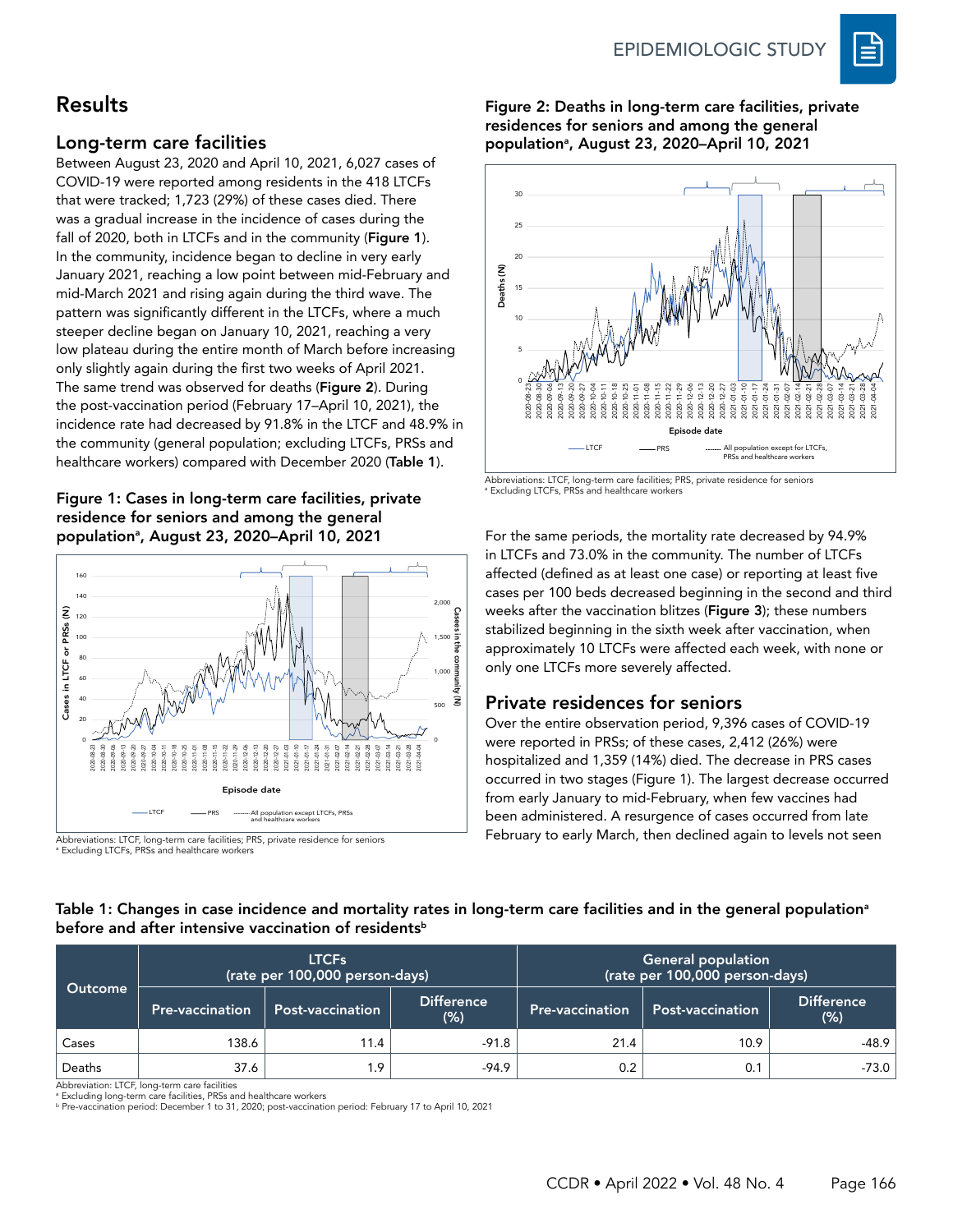Figure 3: Number of long-term care facilities affected, based on the number of cases per 100 users, per week before or after the start of the vaccination



since the very beginning of September 2020. The cases in the comparison group followed approximately the same pattern up to that point. The impact of vaccination in PRSs became more apparent toward the end of March, as cases increased substantially in the comparison population, while cases in PRSs reached a low plateau, without a substantial increase at the end of the period. Hospitalizations and deaths followed the same temporal trends as cases (Figure 2 and Figure 4). The incidence

Figure 4: Hospitalizations in private residences for seniors and in the general population excluding longterm care facilities, private residences for seniors and health care workers, August 23, 2020–April 10, 2021



Abbreviations: LTCF, long-term care facilities; PRS, private residence for seniors

rate in PRSs decreased by 91% between January 2021 and the post-vaccination period (March 28–April 10, 2021), whereas the decrease was only 2% in the general population (Table 2). Post-vaccination hospitalization and mortality rates for PRS residents had decreased by 94% and 90% compared to January, while these decreases were 7% and 53%, respectively, in the community.

|                  |                        | <b>PRS</b><br>(rate per 100,000 person-days) |                          | <b>General population</b><br>(rate per 100,000 person-days) |                         |                          |
|------------------|------------------------|----------------------------------------------|--------------------------|-------------------------------------------------------------|-------------------------|--------------------------|
| <b>Outcome</b>   | <b>Pre-vaccination</b> | <b>Post-vaccination</b>                      | <b>Difference</b><br>(%) | <b>Pre-vaccination</b>                                      | <b>Post-vaccination</b> | <b>Difference</b><br>(%) |
| Cases            | 56.0                   | 5.0                                          | $-91.0$                  | 16.9                                                        | 16.7                    | $-1.6$                   |
| Hospitalizations | 13.6                   | 0.8                                          | $-93.8$                  | 0.8                                                         | 0.7                     | $-6.5$                   |
| Deaths           | 8.6                    | 0.8                                          | $-90.2$                  | 0.2                                                         | 0.1                     | -52.6                    |

Table 2: Changes in case and hospitalization incidence rates and mortality rates in private residences for seniors and in the general populationª before and after intensive resident vaccination<sup>b</sup>

Abbreviation: PRS, private residence for seniors

a Excluding long-term care facilities, PRSs and healthcare workers <sup>b</sup> Pre-vaccination period: January 1 to 31, 2021; post-vaccination period: March 28 to April 10, 2021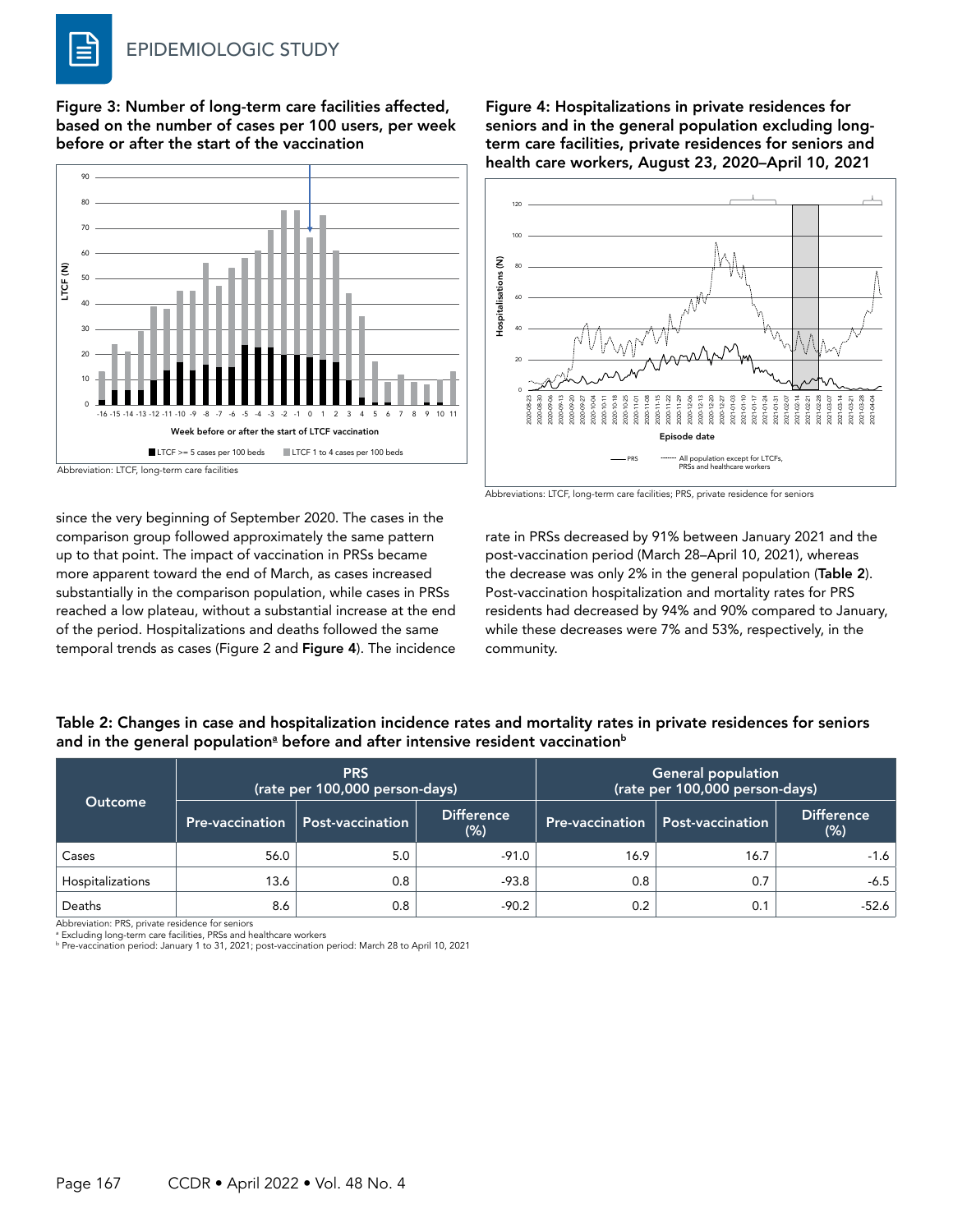

# **Discussion**

This study measured the impact of the first-dose of the vaccination campaign in Québec LTCFs and PRSs, that is, a combination of vaccine efficacy, vaccine coverage and an additional reduction in virus transmission via herd immunity. Rapid vaccination of residents was followed by a significant decrease in cases (91% in LTCFs and 92% in PRSs), hospitalizations (94% in PRSs), deaths (95% in LTCFs and 90% in PRSs) and outbreaks related to COVID-19 in these settings. The decrease was maintained until the administration of the second and even the third dose in October 2021 (data from the *Trajectoire de santé publique* platform). Improvement in the community case counts, hospitalizations and deaths also occurred in January and February 2021, but to a lesser extent, and were followed by increases during the third wave of COVID-19 in April 2021.

In LTCFs, vaccination blitzes were followed by a 91% reduction in the infection incidence rate among residents compared with a 49% reduction among the community population. This important decrease in cases and disease severity in LTCFs is most likely attributable to vaccination. In addition, while cases increased again in the community during the third wave in Québec, cases in LTCFs remained low. The number of deaths followed the same trend. In Ontario, where second doses were administered promptly in LTCFs, a similar decrease in incidence rates was observed eight weeks after the start of vaccination (14). We also note that after vaccination, almost no LTCF was severely affected (five or more cases/100 beds) despite the occurrence of sporadic cases, which suggests the existence of herd immunity generated by the vaccination in a substantial proportion of the residents and the workers in these settings. A study in Catalonia, Spain, showed a maximum decrease of 90% (95% CI: 76–93) between expected and observed cases six weeks after 70% of residents received a second dose (15). Our data suggest that a comparable outcome was achieved with a single dose of the vaccine.

In PRSs, the large decrease in the number of cases, which started before resident vaccination began, is likely related to the reduction in transmission in the general population resulting from general non-pharmaceutical public health measures implemented in late December 2020, the vaccination of healthcare workers and the tightening of prevention measures instituted in PRSs after the December holiday season. The impact of vaccination of residents seems clear during the third wave, which was caused primarily by the Alpha variant (B.1.1.7). This wave greatly affected unvaccinated persons in the community, leading to another lockdown in some areas; but PRSs were almost completely spared.

### Strengths and limitations

A major strength of this study is that it is a population-based study—there was no random error, as the differences reported were those observed in the target population as a whole—and the trends are very clear. Nevertheless, in addition to the other measures and phenomena concomitant with resident vaccination mentioned in the introduction, this ecological study has some limitations. The provincial registry of COVID-19 cases is intended to record all cases reported to public health authorities, but cases that did not result in an epidemiological investigation were not included. An underestimation of cases in LTCFs and PRSs is possible, especially before vaccination when the high incidence of cases led to an overload of work for the teams responsible for the surveys and a prioritization of the information to be captured. The living environment (home/LTCF/PRS/ other, name of facility and address), however, continued to be important information. The impact of a first dose may have been underestimated since the post-vaccination period began four weeks after 80% coverage had been achieved, whereas vaccine coverage is now over 95%. Since LTCFs and PRSs were severely affected by COVID-19 prior to vaccination, for many residents, the first dose of vaccine was in addition to natural immunity. The unknown role of these factors may reduce the reproducibility of this study. It should be noted that an ecological design was entirely appropriate for measuring the impact of a vaccination campaign in the target population in order to capture data reflective of herd immunity as well. Finally, while it would have been interesting to measure the impact of age and health status of the residents and type of facility, this information was not available. Furthermore, it was not necessary, since it would be unlikely that the composition of the study population had changed significantly between the pre- and post-vaccination periods.

#### Conclusion

Although the vaccination of healthcare workers and the enhanced preventive public health measures instigated in early 2021 likely reduced the transmission of COVID-19, administration of the first dose of vaccine to the residents in the LTCFs and PRSs appears to have contributed to the marked decrease in COVID-19 incidence, hospitalizations and mortality in these settings—even before the second dose was administered.

# Authors' statement

EF — Conceptualization, data analysis and interpretation, writing or revising the article

PDW — Conceptualization, data analysis and interpretation, writing or revising the article

DT — Conceptualization, data analysis and interpretation, writing or revising the article

MO — Data analysis and interpretation, writing or revising the article

GD — Conceptualization, data analysis and interpretation, writing or revising the article

CS — Conceptualization, writing or revising the article

RG — Data analysis and interpretation, writing or revising the article

MK — Conceptualization, writing or revising the article GDS — Conceptualization, data analysis and interpretation, writing or revising the article